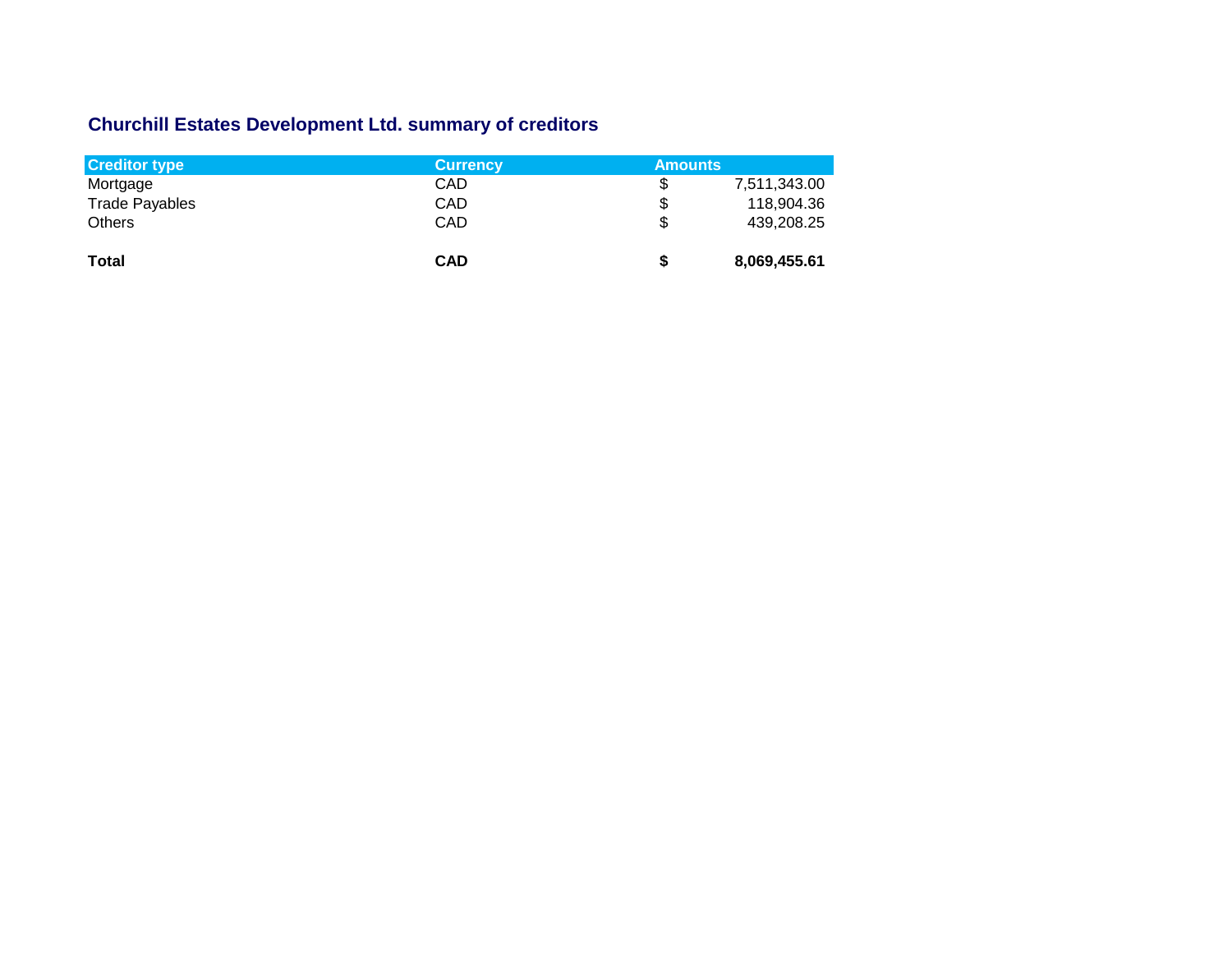## **Churchill Estates Development Ltd. Mortgage**

| <b>Creditor</b>              | Currency Amount |                | Address                                                                     |
|------------------------------|-----------------|----------------|-----------------------------------------------------------------------------|
| Romspen Mortgage Corporation | <b>CAD</b>      |                | \$7,511,343.00 162 Cumberland Street - Suite 300 Toronto, ON M5R 2N5 Canada |
| Total                        | CAD             | \$7,511,343.00 |                                                                             |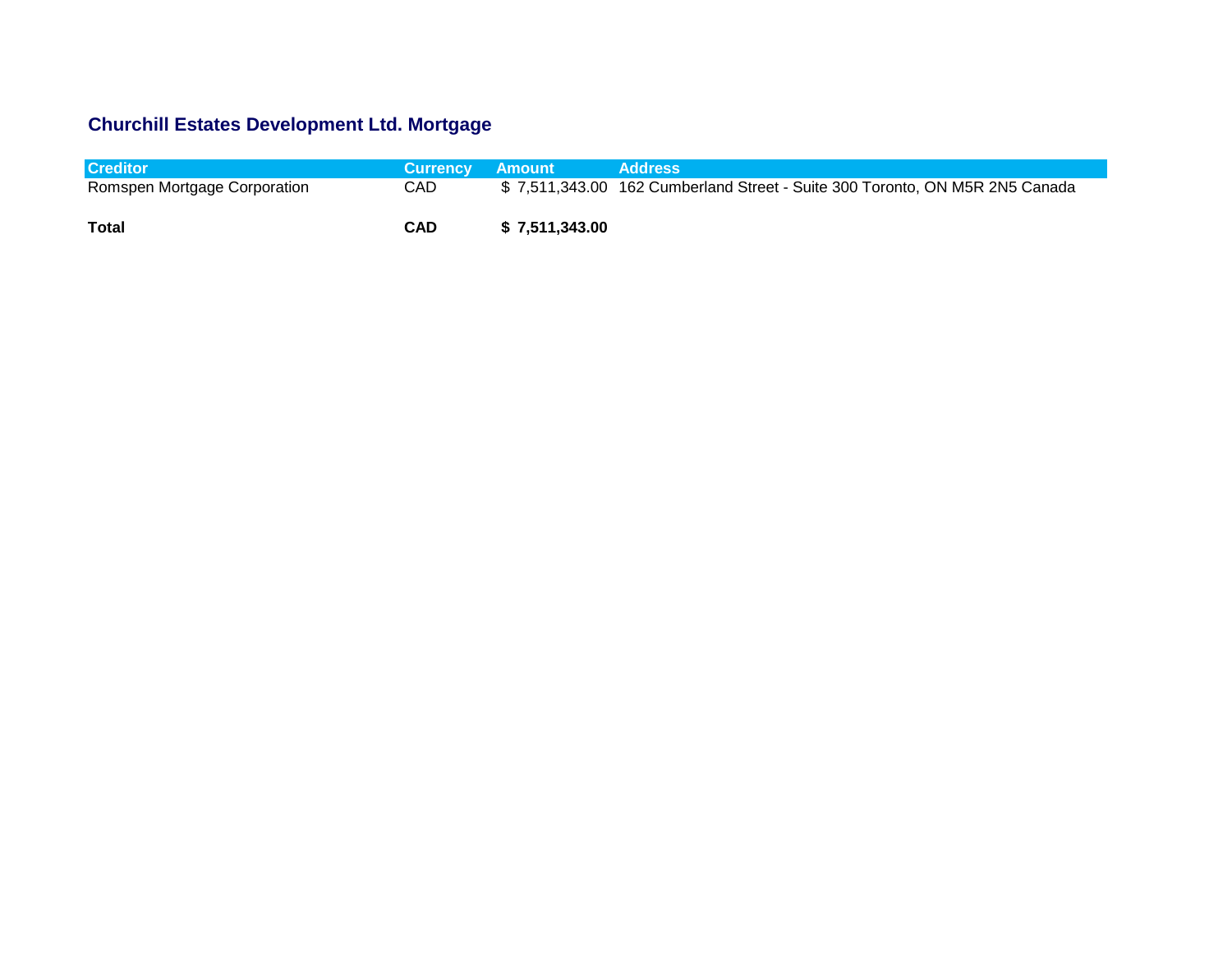## **Churchill Estates Development Ltd. Trade payables**

| <b>Supplier</b>                          | <b>Currency</b> |    | <b>Amount</b> | <b>Address</b>                                                   |
|------------------------------------------|-----------------|----|---------------|------------------------------------------------------------------|
| Reno-Ready Floors                        | <b>CAD</b>      | \$ |               | 2,551.50 630 Rocky Ridge View NW, Calgary, AB T3G 5C2            |
| ABL Imaging Group Inc.                   | <b>CAD</b>      | \$ |               | 7,613.55 230 - 11 Avenue SE, Calgary, AB T2G 0X8                 |
| Williams Engineering Canada              | <b>CAD</b>      |    |               | 1,744.63 N195, 3015 5th Avenue, Calgary, AB T2A 6T8              |
| Home Depot                               | <b>CAD</b>      |    |               | 5.44 P.O. Box 4609, Stn. A, Toronto, ON M5W 4Z5                  |
| Rieger, Darren                           | <b>CAD</b>      | \$ |               | 1,084.13 Box 895, Trochu, AB T0M 2C0                             |
| Preecision aluminum Manfacturing 2009 In | CAD             |    |               | 2,022.93 5150 46 Avenue SE, Salmon Arm, BC V1E 1X2               |
| Canadian Envirotec Inc.                  | CAD             |    |               | 710.33 12 Chippewa Road, Sherwood Park, AB T8A 3Y1               |
| White Diamond Finishing Ltd              | CAD             |    |               | 1,105.65 PO Box 80132, Towerlane RPO, Airdrie, AB T4B 2V8        |
| Sotheby's International Realty Quebec    | CAD             |    |               | 8,952.48 290 Place d'Youville, Montreal, QC H2Y 2B6              |
| Homburg Canada REIT Management Inc.      | CAD             | S  |               | 266.47 P.O. Box 250, St. Stephen, NS B3B 1N1                     |
| Churchill Estates CCN #713076            | CAD             | \$ |               | 80,471.08 1414 - 8th Street S.W., #400, Calgary, AB T2R 1J6      |
| Homburg Canada Inc.                      | CAD             |    |               | 114.01 1741 Brunswick St Halifax, NS B3J 3X8                     |
| Rona Revy Inc.                           | CAD             |    |               | 138.30 287 RONA H&G Calgary Crowfoot, Calgary, AB T3G 4C8        |
| Shaw Cablesystems G.P.                   | <b>CAD</b>      |    |               | 154.76 P.O. Box 2468 Stn. Main, Calgary, AB T2P 4Y2              |
| FMC Building Services Inc.               | <b>CAD</b>      | \$ |               | 1,018.50 Unit 6, 3300 14th Avenue NE, Calgary, AB T2A 6J4        |
| MacLeod Dixon                            | CAD             |    |               | 3,234.09 3700 Canterra, 400 - 3rd Street SW, Calgary, AB T2P 4H2 |
| Gienow Windows & Doors                   | CAD             |    |               | 483.00 7140-40 Street SE, Calgary, AB T2C 2B6                    |
| <b>Custom Electric</b>                   | <b>CAD</b>      | \$ |               | 2,186.94 1725 27th Ave. NE, Calgary, AB T2E 7E1                  |
| Air Condition & Mechanical Mtce, Ltd.    | <b>CAD</b>      | \$ |               | 1,896.57 #141, 2750 - 3rd Avenue N.E., Calgary, AB T2A 2L5       |
| <b>Centron Construction Corporation</b>  | CAD             | \$ |               | 3,150.00 175, 4639 Manhattan Road SE, Calgary, AB T2G 4B3        |
| Total                                    | <b>CAD</b>      | \$ | 118,904.36    |                                                                  |